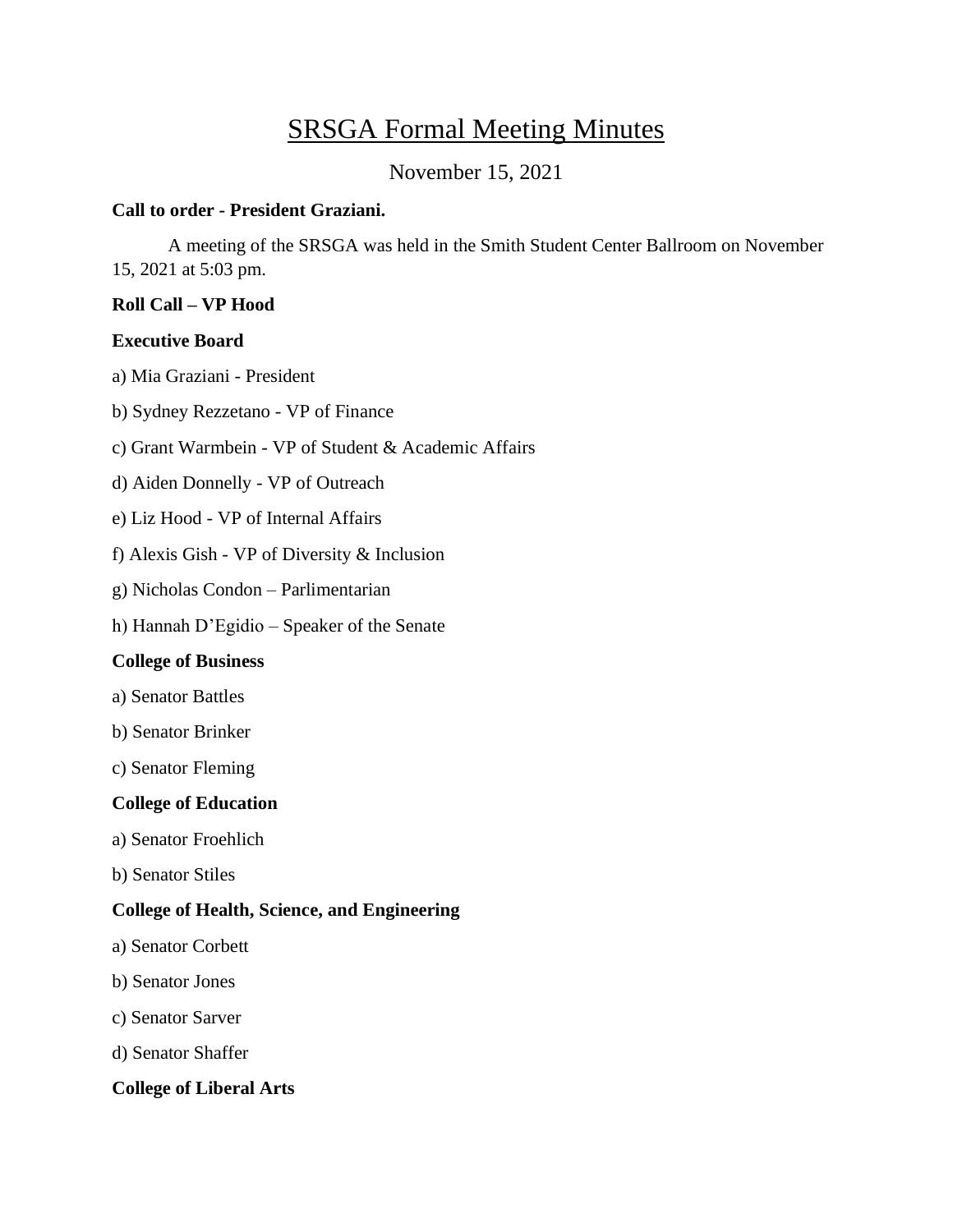a) Senator Brock

b) Senator D'Egidio

c) Senator Shiller

d) Senator Warren

#### **Commuter**

a) Senator Resnick

## **Residence Hall**

a) Senator Sones

#### **Transfer**

a) Senator Smith

#### **Veteran**

a) Senator Torpey

#### **Freshman**

a) Senator Burchell

- b) Senator Dugan
- c) Senator Hayward
- d) Senator Husnick

#### **Graduate**

a) Senator Dang

b) Senator Draksler

#### **At-Large**

- a) Senator Caruso
- b) Senator Covey
- c) Senator George
- d) Senator Kennedy
- e) Senator Maggi
- f) Senator Moore
- g) Senator Nearhood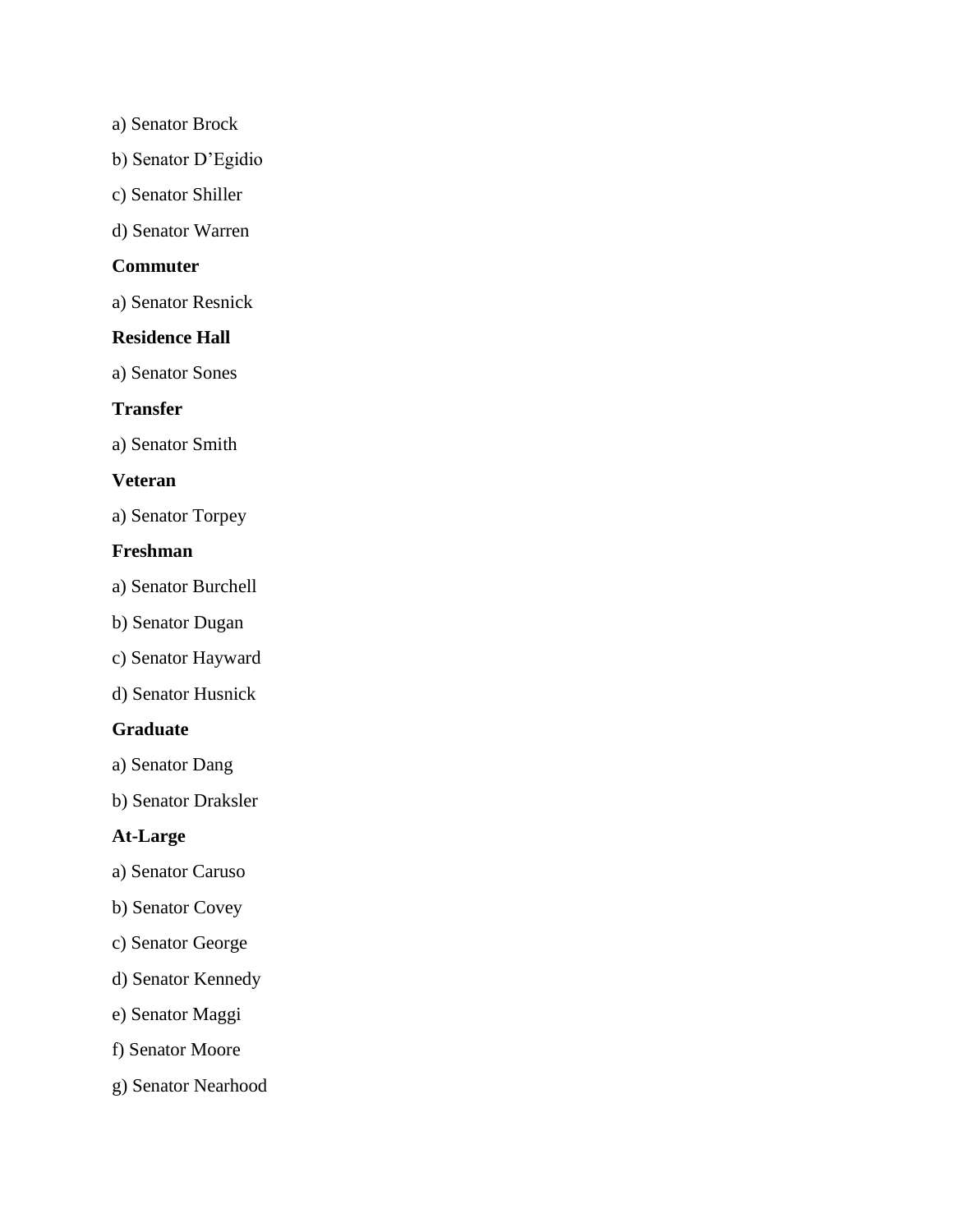h) Senator Roberts i) Senator Tortorea j) Senator Austin **Advisors**  a.) Dr. Lauren Moran b.) Wendy Leitera c.) Dr. David Kershaw **Apscuf Representative(s)**  a.) Tricia Bishop b.) Dr. Eric Bienbiek Absent: Senator Tortorea, Dr. Kershaw, and Dr. Bienbiek Excused: Senator Corbett

#### Guest Speakers:

**Dennis Washington** – I started at SRU in January of 2020, so most of my time here was during the pandemic. I'm here to talk to you about university advancement. Over the past 10 years, it's been a 67% increase in support. We have a goal every year in different areas. Giving day is in March 25<sup>th</sup>. It coincides with our Founder's Day.

**Senator Warren** – How much donated goes to students?

**Dennis Washington** - 90% goes to students. The majority of it goes to students.

#### Officer/Committee Reports:

#### **President Graziani**

Green Bandana Project Meeting Today! It's about mental health. We want to get that started by next Spring! Informal Chat is for just for fun. I wanted to throw that our there. Dr. Behre will be coming to our informal meeting next week! Please reach out to me! Email [mlg1028@sru.edu](mailto:mlg1028@sru.edu) Office hours: Tues & Thur 1:30-6pm and by appointment

#### **VP Warmbein**

SAA Committee Meetings: Thursday's @ 3:30 in SSC 325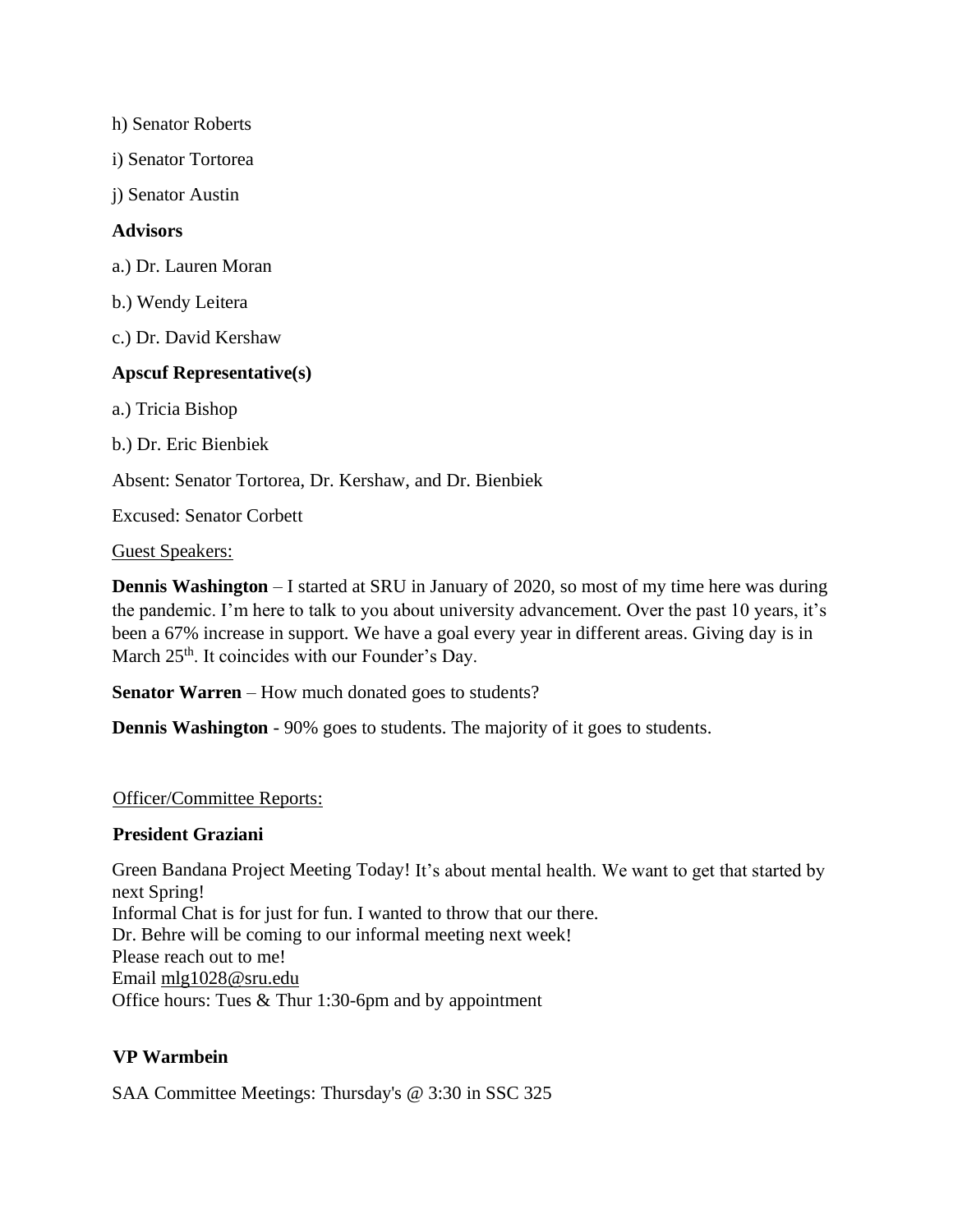Office hours: Mon: 2-4, Tu: 2:30-5, Wed:2-5, Thurs: 2-3:30 & 4:30-5, and Friday 12-1 (virtual) Email: [gjw1004@sru.edu](mailto:gjw1004@sru.edu) Phone Number: 412-722-3448 Set up meetings with Deans (have at least two scheduled before the end of the semester) SLS Presentation: November 29th (next formal) Bob's Cupboard Food Drive: November 29th-December 3rd

## **Senator Stiles: Ad Hoc Update: Food Service**

We were able to get the Aramark minimum wage raised to \$11 an hour. It is effective immediately. There's a massive shortage in non-Styrofoam products. Premium nights at Boozel have been good.

## **VP Rezzetano**

Hello everyone! Committee Meetings are Thursdays at 4:15pm in SSC 246 Office Hours are Tu/Th 3-4pm & by appointment Email: [slr1021@sru.edu](mailto:slr1021@sru.edu) Phone: 717-860-2224

## **VP Donnelly**

Committee meetings Tuesday at 5 pm in the Suite Office Hours are T/Th 7pm-8pm Email[:Ard1022@sru.edu](mailto:Ard1022@sru.edu) Phone: 603-568-5154

## **VP Hood**

Hi friends! Thank you to all who came to bonding on Saturday! Committee meeting in the Women's Center on Wednesdays @ 4 pm Office Hours: Tuesdays during common hour or by appointment Email: [erh1010@sru.edu](mailto:erh1010@sru.edu) Phone: (724) 766-3249 As always, GO ROCK

## **VP Gish**

Committee!! 6:30 Tuesdays Women's Center! Email: Ang101[2@sru.edu](mailto:Ard1022@sru.edu) Phone: 724-614-0334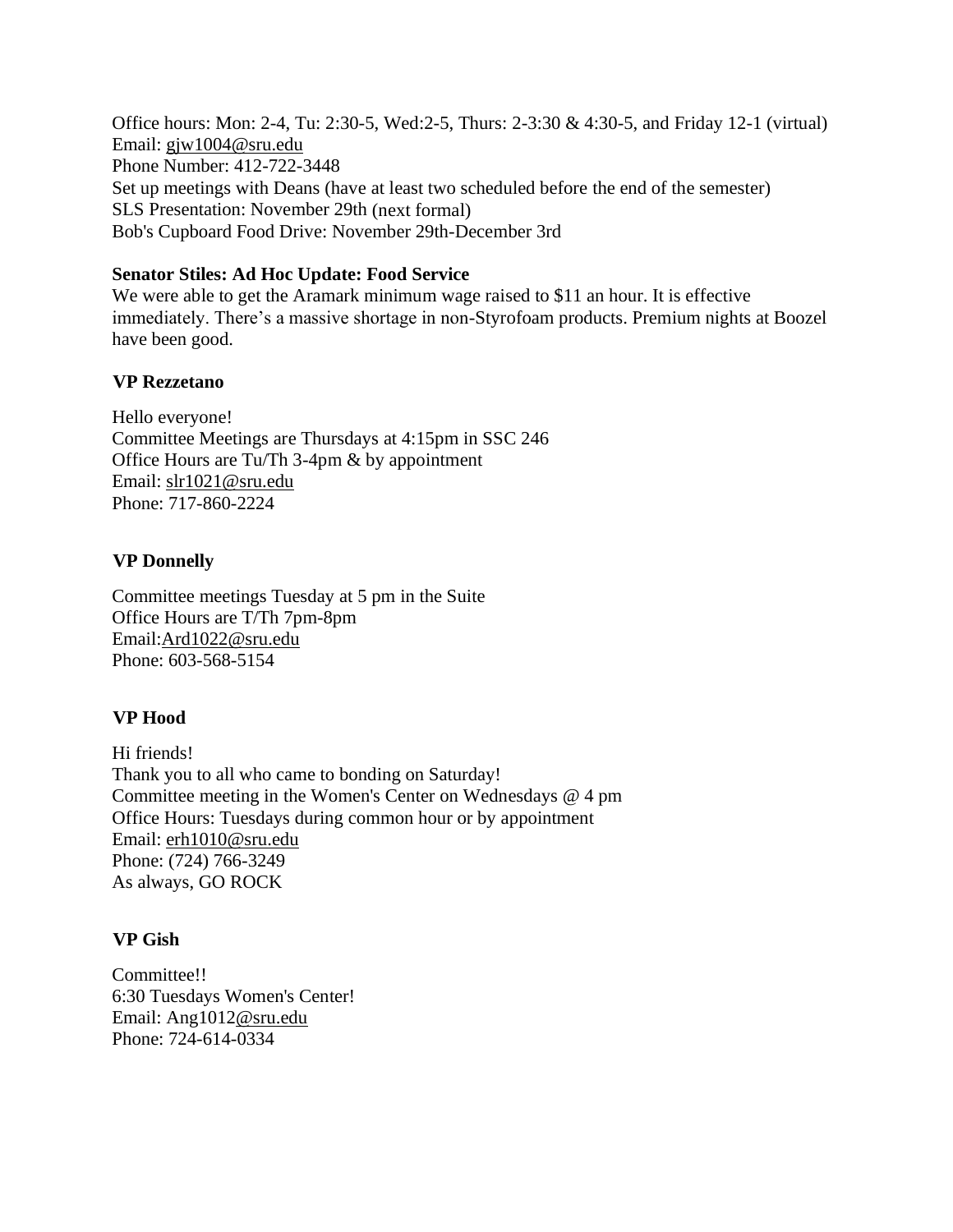#### **Parliamentarian Condon**

Office Hours: Mondays from 3:30-5 PM and Thursdays from 1:30-3 PM Email: [ndc1008@sru.edu](mailto:ndc1008@sru.edu) Phone: (724) 409 7364 Do not call me. If you call that number, I will block you.

#### **Senator Froehlich**

Rules and Policies Report: Bylaw amendment from the previous Formal is back on the table! We are officially no longer accepting/processing new student organizations until next semester. Committee Meets: Tuesdays at 5:30pm in SSC 325

## **Speaker D'Egidio**

Three office units are required per senator per week. Please read VP Hood's emails! If you know you won't have enough office units, or if you have to submit late, please let me know ASAP Diversity event requirements will be submitted with office units! As Speaker, my biggest duty is to the senators. If you have any questions, concerns, or suggestions regarding SGA, please feel free to reach out. Office hours: T/Th 3-5 [hmd1009@sru.edu](mailto:hmd1009@sru.edu) 724-777-6233

#### Commission Reports:

**Senator Moore** – I attending the commission on Race & Ethnic Diversity. They are sending a report to President Behre. There were different sub committees to cover different topics. There was recommendation to create a centralized office under the Chief Diversity officer.

#### Rock of the Week: Emma Kennedy!

**President Graziani** – This senator is newer, and she's done a phenomenal job. I was her Fyrst Seminar peer leader. I gave my speech on SGA, and she jumped up and wanted to join.

#### Open Forum:

**Senator Brock** – I would like to address the miscommunication. The university is calling this miscommunication after they already put out their statement. I'm sorry to attend a University where you don't feel welcome or that you don't have a voice. You are seen as a price tag to the administration. I don't see that to be true. I stand with 15,000 "random people." You are wanted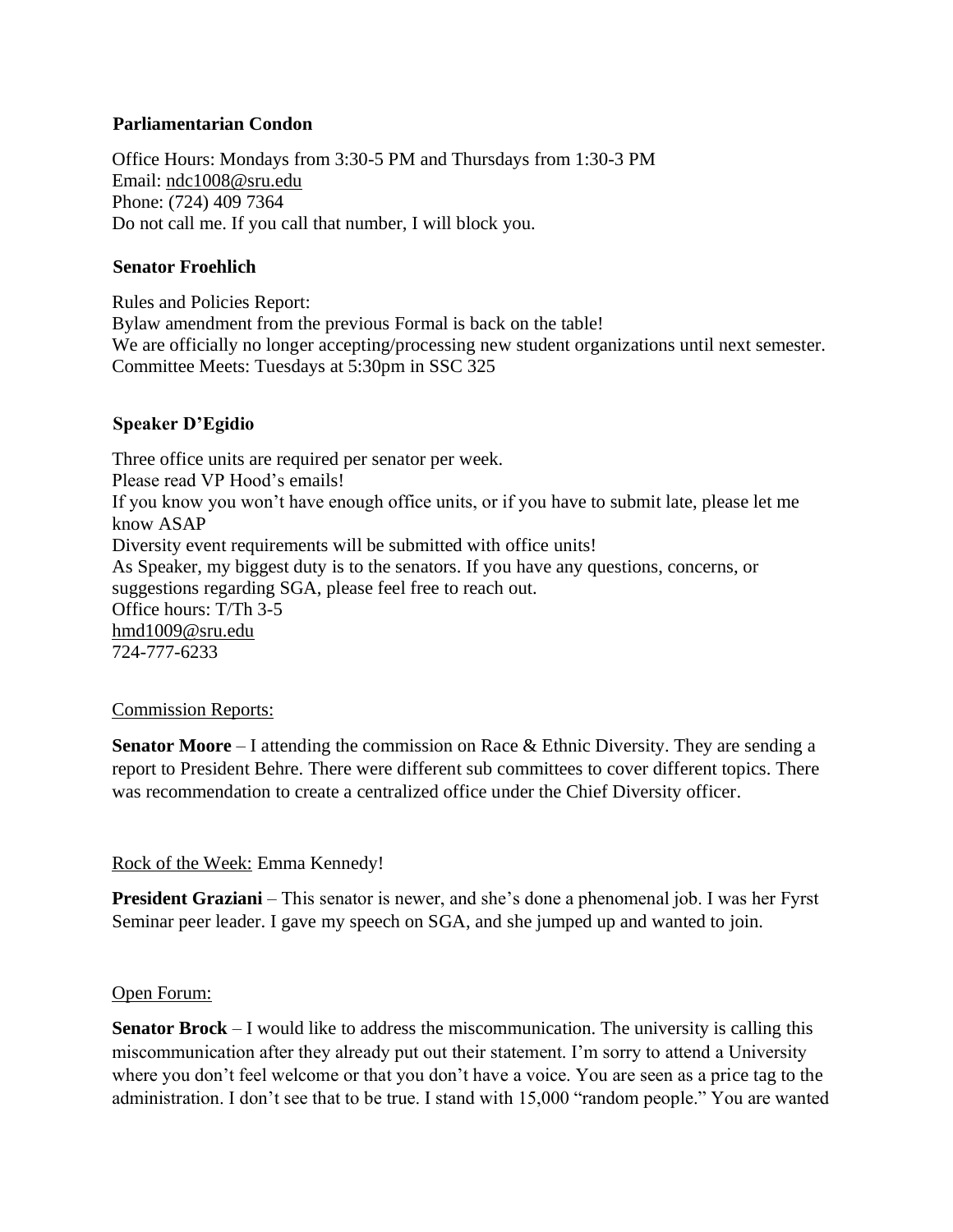and appreciated. We stand beside you, in front of you, behind you, or wherever you want us in this fight. I will hold administration accountable in any way that I can. There should've been a clear message about restructuring from the beginning. I hope you are pleased that 15,000 students were called "random people." The president addressed this at the university football game. My question stands: what will be enough? What will SRU students have to do for him to do something? I have dealt with the administration treating minority students poorly. The amount of miscommunication is a lot. It needs to be addressed immediately. Why was it handled this way? Why would it have been brought to the students this way? Why was okay to call stakeholders "random people?" It spread like wildfire. 3 weeks later we were told that it's being restructured. This seems to be a coverup since there was such backlash.

**Senator Brinker** – We're putting on a Read-a-thon for Honors College. It's November 30<sup>th</sup> 12:30 pm – 8 pm. To get in, you have to do a \$3 donation. If you need community service hours, it will count.

#### Old Business:

Motion #1: I move to take from the table, the adoption of the resolution relating to amending Article VII of the SRSGA Bylaws on Impeachment, Dismissal, and Vacancy as recommended by the Rules and Policies committee.

First – Senator Froehlich

Second – Senator Smith

**Senator Froehlich** – We talked about this at the last formal meeting. We're just bringing it back.

Motion passes!

#### New Business:

Motion #2: I move to approve the minutes from the November  $1<sup>st</sup>$  formal meeting.

First – Senator Moore

Second – Senator Caruso

Motion passes!

Motion #3: I move to approve Finance and Economics Club's New Initiative Request of \$500.

First – Speaker D'Egidio

Second – Senator Husnick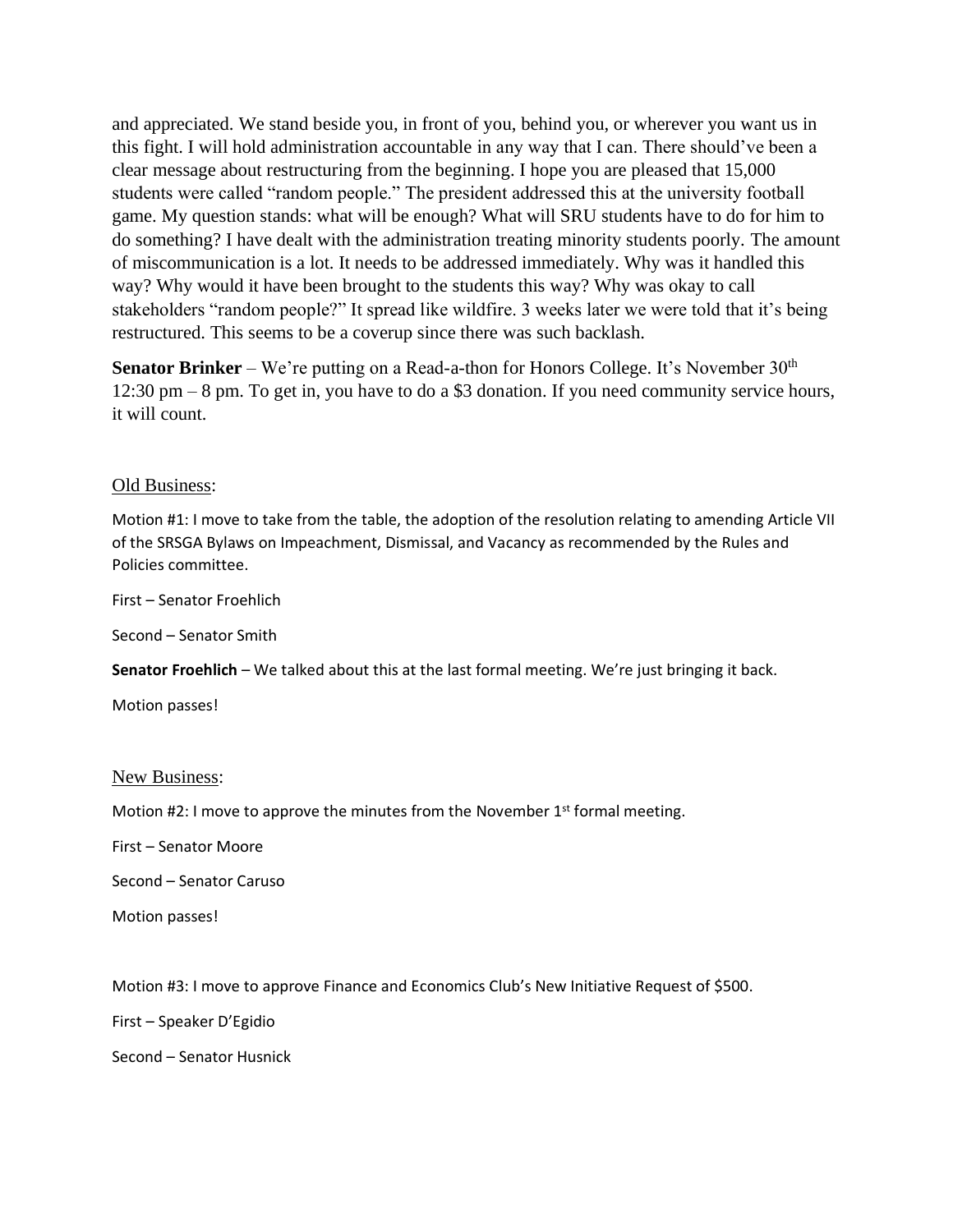**VP Rezzetano** – As it says in the report, this is there first-time funding, so they can request up to \$500. We decided that we'd like to grant them the full \$500.

**VP Donnelly** – What will they be using the \$500 for?

**VP Rezzetano** – They are planning on doing their events with Rock Solid investment club. \$200 will be used for speakers, and \$300 will be used for transportation.

Motion passes!

Motion #4: I move to confirm Robbi Austin as a College of Education Senator.

First – VP Gish

Second – Senator Shiller

**VP Gish** – Senator Austin is in an at-large position. She wants to go into the college of ed since she is an education major. Liz sent you her application last night.

Motion passes!

#### APSCUF Comments:

a) Dr. Eric Beinbiek:

b) Tricia Bishop: There isn't too much student related updates from APSCUF. With Rock Life, we saw it just being pulled into the know. I have not processed all the paperwork. There was a transition plan. We were also not informed about the situation. By the next meeting, I will know more. They are merging 14 of the 16 universities together. The plan is to get this in place by August of 2022.

#### Advisor Comments:

a.) Dr. Lauren Moran: Come talk to me and Wendy. Our offices are in the Suite. For Giving Day next semester, Liz and her committee will work you all on fundraisers. There's an esports tournament on Saturday. UPB is doing a trip to PPG on Sunday. It's all on CORE. Take a break and relax.

b.) Wendy Leitera: If anyone is interested in the Board of Directors, the application is on CORE under the SGA forms page. I spoke with the athletic director, and they want to have a watch party for the football game on Saturday. They will have it showing on Saturday in the Smith Student Center. There are no buses available, so this is the next best thing.

c.) Dr. David Kershaw: